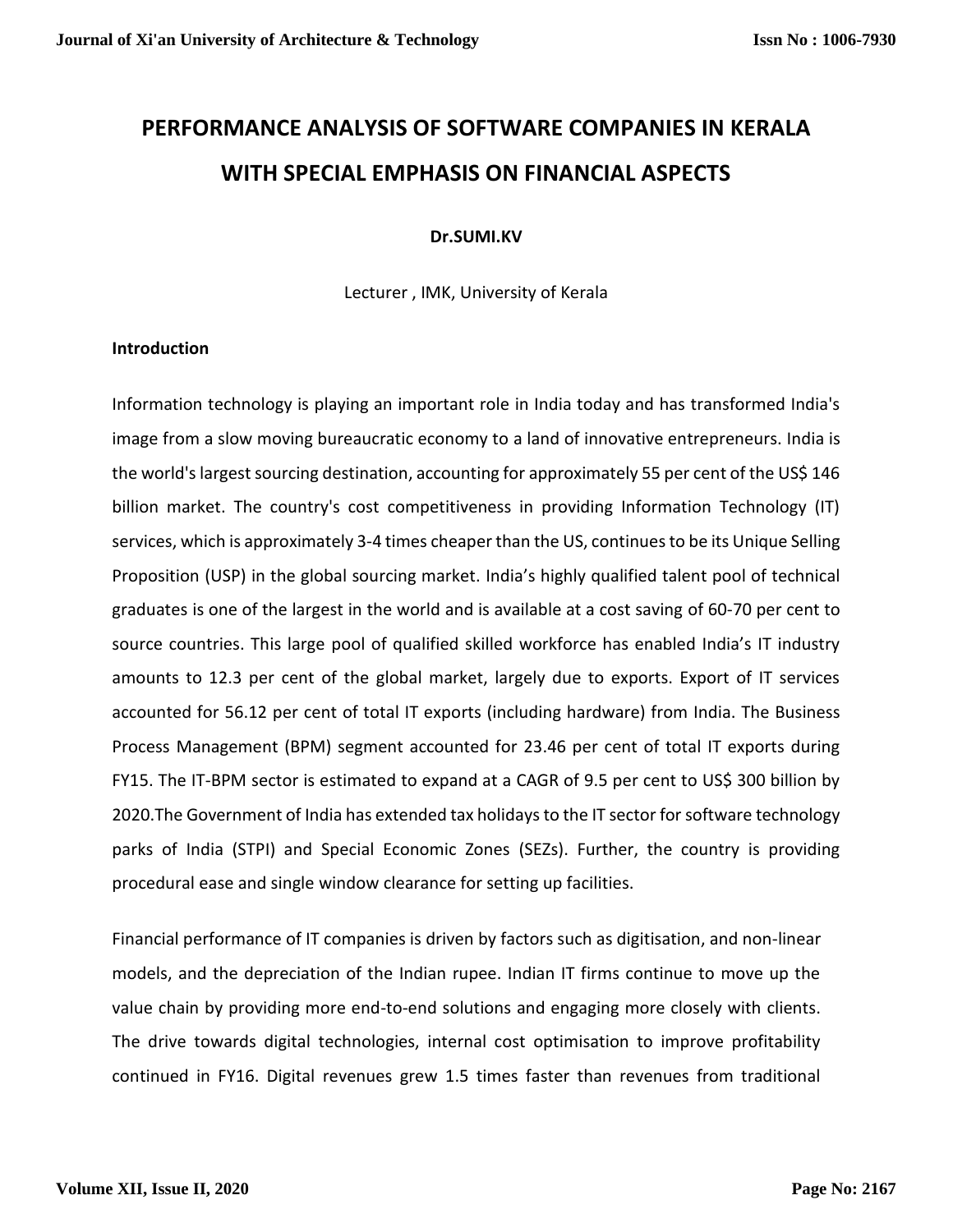services. India's IT industry can be divided into six main components, viz. Software Products, IT services, Engineering and R&D services, ITES/BPO (IT-enabled services/Business Process Outsourcing), Hardware, and e-commerce. Export revenues (US\$ 61 billion) continue to drive growth

#### **IMPLICATIONS OF FINANCIAL PERFORMANCE IN SOFTWARE COMPANIES**

The [technology sector](http://www.investopedia.com/terms/t/technology_sector.asp) is a category of companies and related stocks that conduct research, development and or distribution of technologically based goods, services and products. This sector encompasses businesses that manufacture electronics; create software; and build, market, and sell computers and products related to information technology.Technology companies are unique in they often carry little or no inventory, are commonly not profitable and they might not even make revenue. Additionally, many technology companies take on large venture [capital investments](http://www.investopedia.com/terms/c/capital-investment.asp) or issue large amounts of debt to fund [research and development.](http://www.investopedia.com/terms/r/randd.asp) The strategy of technology companies is generally different from other companies in that many of them seek to be acquired rather than turn a profit. Due to these facts, there are key [financial](http://www.investopedia.com/university/ratios/profitability-indicator/)  [ratios](http://www.investopedia.com/university/ratios/profitability-indicator/) used when analyzing a technology company. The ratios are described below:

#### **Liquidity Ratios**

Liquidity ratios give information about a company's ability to meet short-term obligations. Since many technology companies do not make a profit or even generate revenue, it is extremely important to analyze how well a technology company can meet its short-term financial obligations. These types of ratios take into account [long-term debt](http://www.investopedia.com/terms/l/longtermdebt.asp) and any equity investments, both of which highly impact technology companies. This ratio is extremely important for the analysis of technology companies. This is due to the fact that technology companies make large amounts of investments in other technology companies and take on investments and debt from other organizations to fund product development. When a technology company decides to acquire another company or fund necessary research and development, it normally does so through outside investments or by issuing debt. When a [stakeholder](http://www.investopedia.com/terms/s/stakeholder.asp) analyzes a technology company, it is important to look at the amount of debt the company has issued. If this ratio is too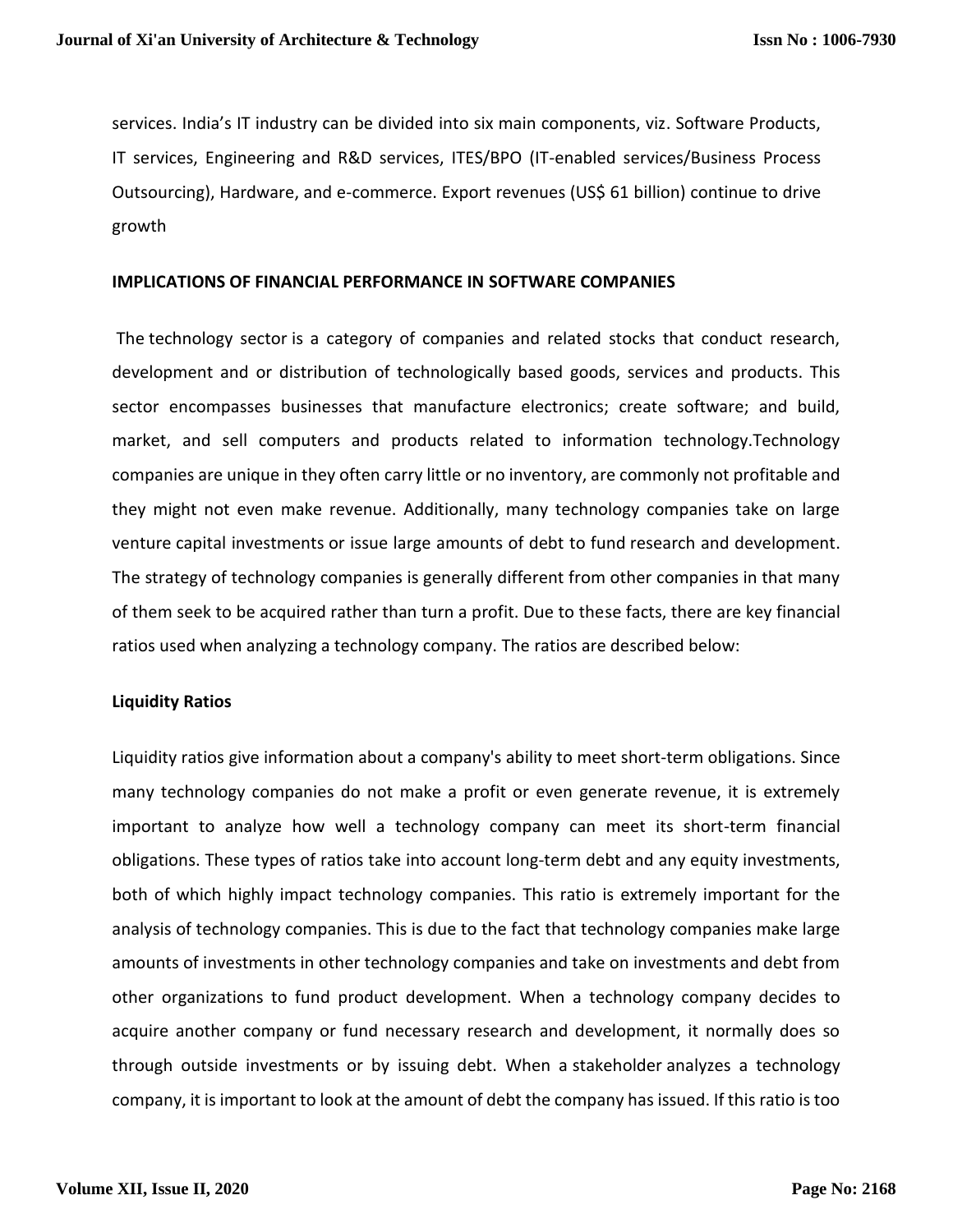high, it could mean the company will become insolvent before turning a profit and paying back While most technology companies are not profitable, even large ones such as Amazon, it is necessary to look at what margins these companies have; other ratios, such as the [gross profit](http://www.investopedia.com/terms/g/gross_profit_margin.asp)  [margin,](http://www.investopedia.com/terms/g/gross_profit_margin.asp) are a good indicator of future profitability even if there is no current profit.This profit margin measures the gross profit earned on sales. It is only applicable if a technology company is generating revenue, but a high gross profit margin is a signal that once the company scales, it could become very profitable. A low gross profit margin is a signal the company is unable to become profitable.

#### **LITERATURE REVIEW**

Hamsalakshmi and Manickam (2004) has made "A study on financial performance analysis of selected software companies" The study has been focused on examining the structure of liquidity position, leverage and profitability. The study has revealed a favorable liquidity position and working capital position. The study has also pointed out that the companies rely more on internal financing and the overall profitability has been increasing at a moderate rate. Shurveer S. Bhanawat (2011) in this study "Impact of Financial Crisis on the Financial Performance of "Indian Automobile Industry". In this study the impact of financial crisis on Indian Automobile Industries with the help of statistical significant techniques is analysed. On the analyses of the t-Test and Analysis of Variance, it is found that the impact is not significant which proves that though the global economies are impacted by recession, the Indian Automobile Sector showed resilience and was not affected significantly by the recession. It goes to show that the Indian automobile market, though impacted by export income, did not crumble under recession, as the volumes were significantly met by local demand, thereby proving that the Indian economy is a self sustaining economy, not significantly impacted by the financial crisis.

#### **BACKGROUND OF THE STUDY**

Financial performance of the organisation should be sound enough to adapt itself in such a complex and rapidly changing corporate environment.A sound financial performance enables a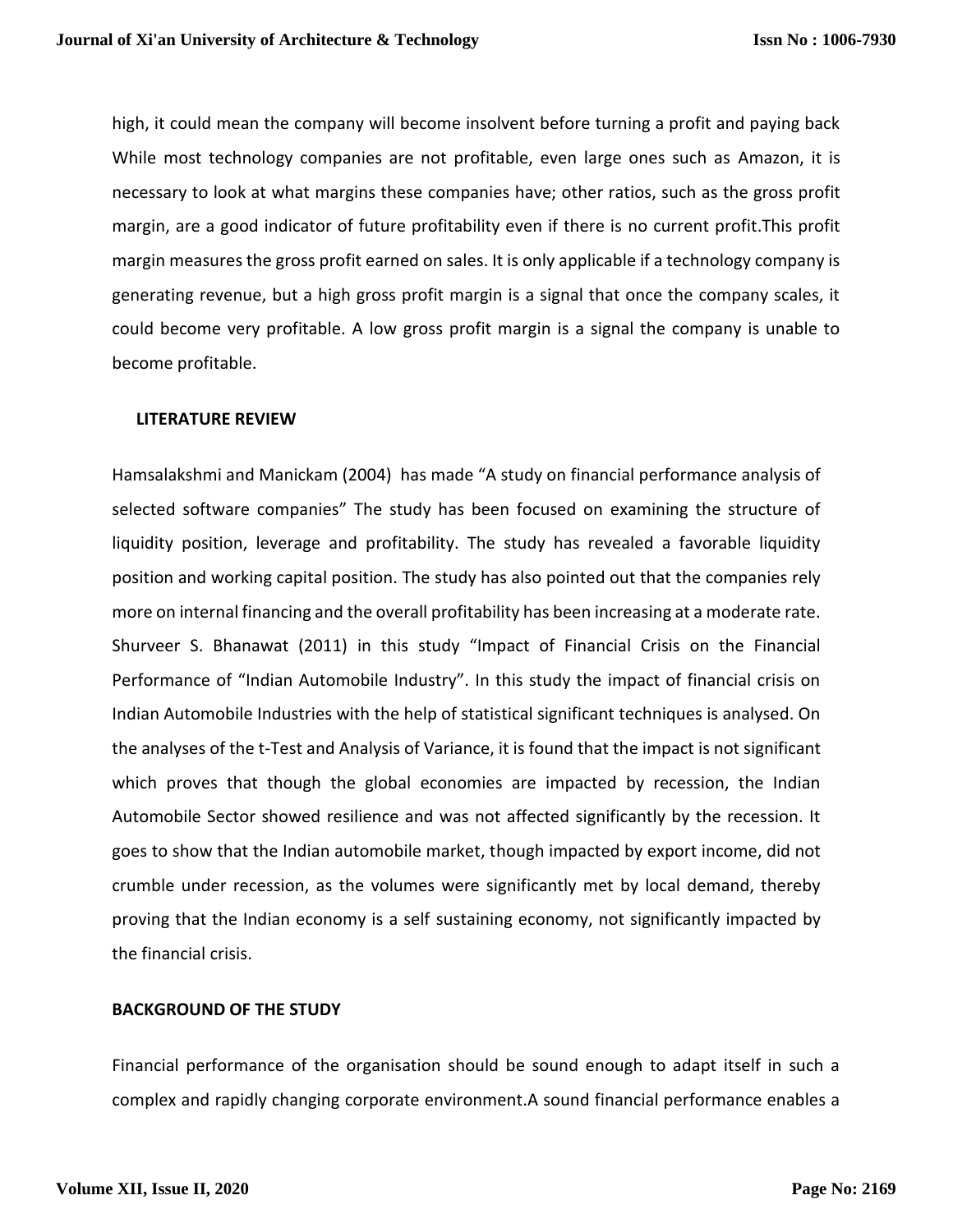firm to attain profitability, market share and sustainable competitive advantage for its survival, growth and expansion(Patra, 2009). Financial performance refers to a firm's ability to generate new resources from day to day operations over a given period of time. Financial performance evaluation is a process of determining the financial health of a concern from different angles, identifying its strengths and weaknesses and suggesting ways for improvement in its future workings (Patra, 2009). Financial performance measures evaluate how well a company is using its resources to make profit . "Profit is the engine that drives the business enterprise". The efficiency of a business is measured by the amount of profit earned by it. The greater the profit, the more efficient the business will be. The profit of a business may be measured by studying the profitability of investment in it. All the activities in the business are the means and profit earning is the end. Therefore, an evaluation is done from time to time to assess the efficiency of operations and the profitability of the organization. This evaluation is called financial analysis or financial performance analysis.

## **Statement of the problem**

The information technology industry has made outstanding contribution to the growth of the corporate sector in terms of employment generation, revenue, entrepreneurial skills, standard of living and thereby overall economic development. Its magnificent performance resulted in high rate of return to investors and it in turns attracted investors from within and abroad. Foreign Direct Investment and Foreign Institutional Investments have increased considerably in Information Technology industry. Indian software companies cater to the software requirements directly and through Business Process Outsourcing. This enormous growth of Indian IT industry made it a knowledge destination in the world. But these outgrowth give rise to some major issues such asto whether the performance of Indian software companies is sustainable or not, Whether the performance of every software companies is equally well or not and whether the software company is investment worthy.

The present study will find the answers to the above questions apart from giving policy implications for the betterment of software companies in India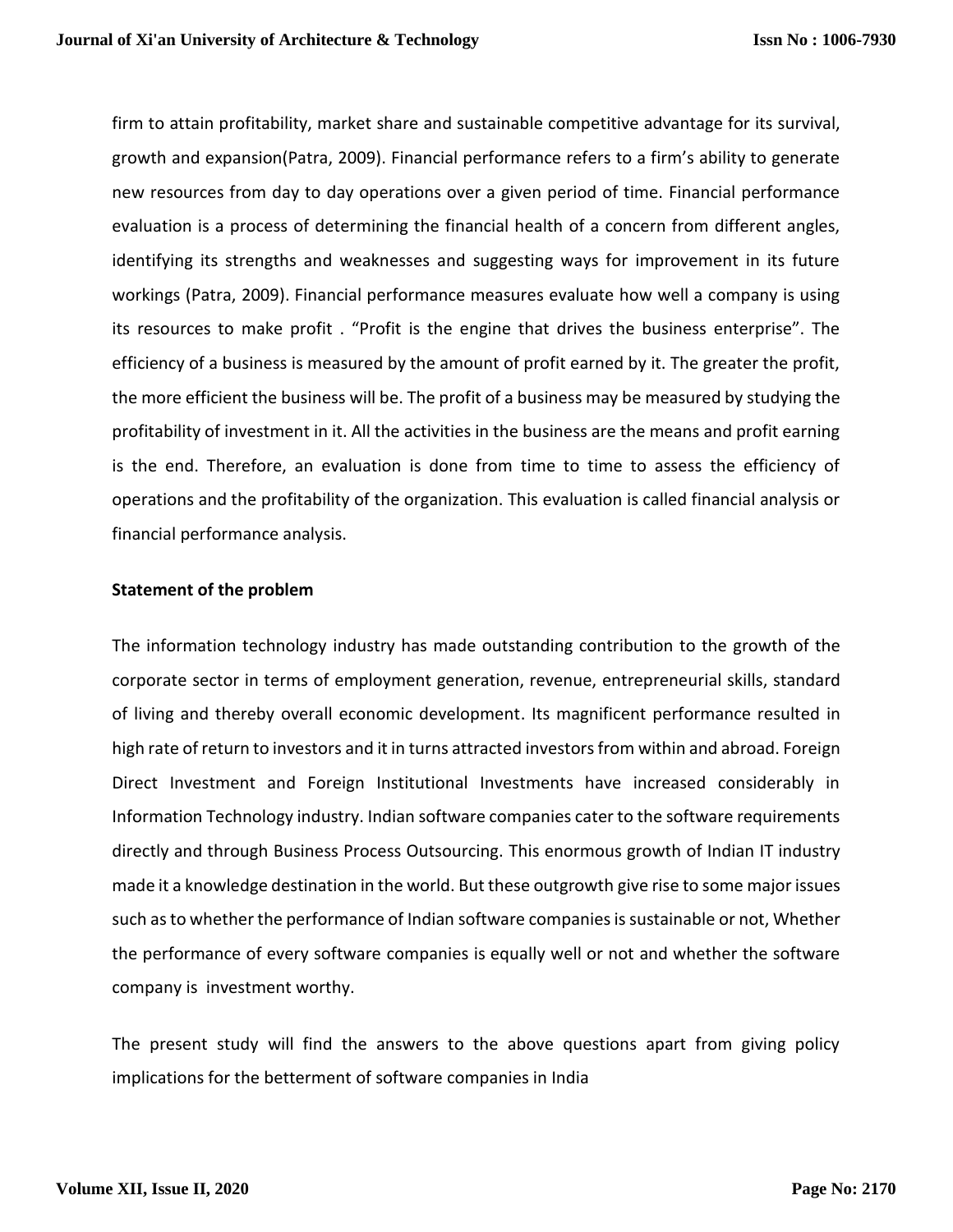## **Objectives of the study**

- 1. To identify the factors influencing the financial performance
- 2. To evaluate the overall financial performance of selected software companies at Technopark.
- 3. To assess financial strength of IT companies with the help of comparison of Company's ratios with industry average ratios.
- 4. To examine the profitability and liquidity position of the selected IT companies
- 5. To study the impact of profitability on liquidity and solvency of the companies.

#### **HYPOTHESIS**

Ho: There is no significant impact of Solvency on Financial performance of the organisation

Ho: There is no significant impact of Liquidity on Financial performance of the organisation

Ho: There is no significant impact of financial performance measures on Market Value Added.

Ho: There is no significant difference between Profitability and industry average profitability.

Ho: There is no significant impact of Management Efficiency on Financial performance

Ho: There is no significant difference between Liquidity and industry average Liquidity.

Ho: There is no significant difference between Solvency of and industry average Solvency.

Ho: There is no significant difference between Management Efficiency and industry average Management Efficiency.

## **SIGNIFICANCE OF THE STUDY**

The significance of the study is manifold. The benefits of the present study are varied. It is highly beneficial to all stakeholders of the IT industry. It would help the management to understand the strengths and weakness of a company. It would help the policy makers to decide on policy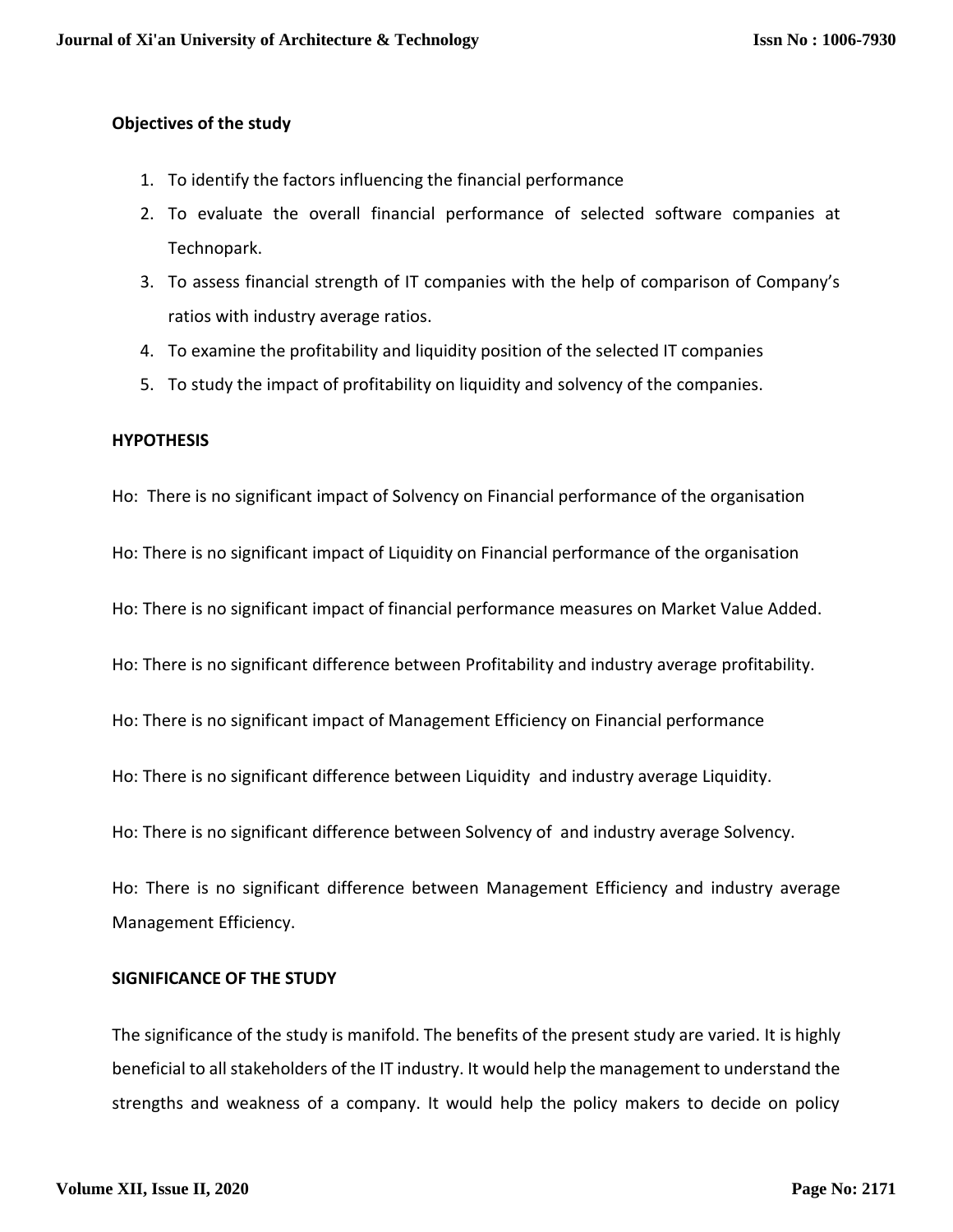implications. It would be useful to the creditors in assessing the credit worthiness of a company to grant credit. It is beneficial to prospective employees to select the company for employment. It would help Government in formulating various policies. The study will benefit the investors in making better investment decisions. The results of the financial analysis are also useful to the bankers, employees, researchers, academicians, customers and public in knowing the financial condition of the companies.

## **Scope of the Study**

The study is focused on financial performance of software companies working at Technopark. The study covers different aspects of financial performance which includes analysis of profitability, liquidity, solvency, management efficiency, market valuation and value creation by the company under study. The study also provides empirical evidence on Economic Value Added (EVA) and Market Value Added (MVA) as tools of value creation. The study investigates relationship between Economic Value Added (EVA), Market Value Added (MVA) and financial ratios of the company. The study assesses financial strength of software companies with the help of comparison of Company's financial ratios with industry average ratios.

#### **METHODOLOGY**

#### **Sampling design**

The study is confined to software companies at Technopark, Trivandrum. There are 350 software companies working at Technopark . From the population, the sample companies were selected based on the following criteria: (1) The company should have been listed with any of the stock exchanges in India. (2) The companies which have the required financial data for a continuous period of 10 years (2006-2007 to 2015- 2016) have been selected, as the study has used 10 years data for the analysis. The companies for which the data was not available for one or more than one year in between or in the beginning or at the end of the study period have been ignored. 40 companies which satisfied the above conditions were selected as sample for the study.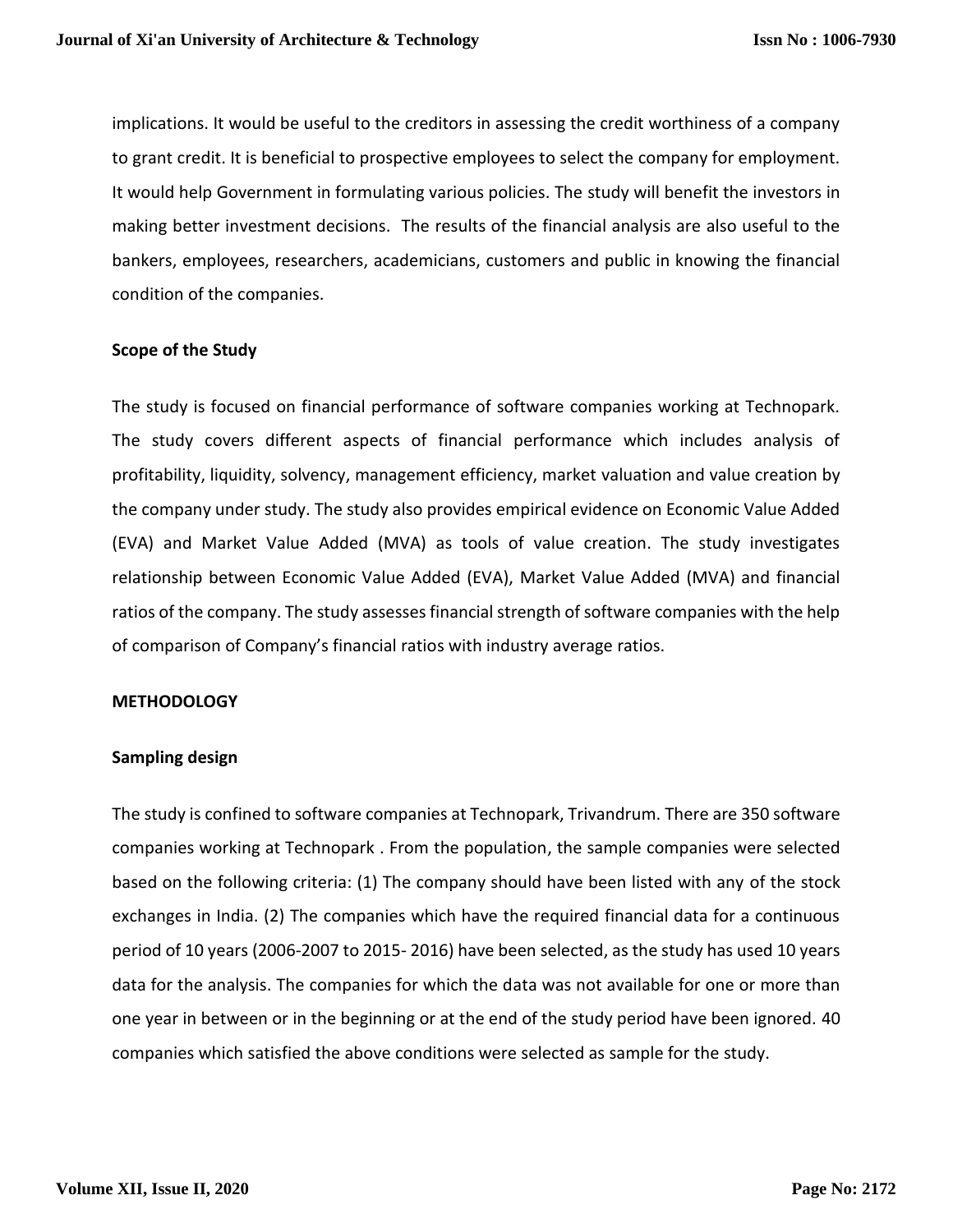#### **Sources of data**

The data required for the study is secondary in nature. The Reserve Bank of India Bulletin, Annual survey of industries , Bombay Stock Exchange official Directory, NASSCOM Annual Report, Research publications, Dailies and periodicals such as Economic times, Financial Express, Business Standard, Capital Market, Business World, Business India, Business today and various news papers. Editing, classification, and tabulation of the financial data collected from the above mentioned sources have been done as per the requirements of the study.

#### **Variables used in the study**

Financial ratios were used in the present study to analyze the financial performance of software companies at Technopark. Financial ratio analysis is an important and powerful technique of financial performance evaluation. Therefore, various financial ratios under the categories of liquidity, profitability, management efficiency, solvency and market valuation have been calculated and analyzed. Along with the traditional technique of financial ratio analysis, advanced value addition techniques in the form of Economic Value added (EVA) and Market value Added (MVA), have been used to analyze the financial performance.

#### **Tools & techniques for analysis**

For analyzing the data, statistical techniques like measure of central tendency, measures of dispersion, Pearson correlation analysis, multiple regression analysis, t test etc., have been used and hypotheses have been tested at confidence level of 95%.The present study will use multiregression technique to analyze the impact of liquidity, solvency and management efficiency on profitability. Industry average financial ratios have been used as benchmark ratios in the study.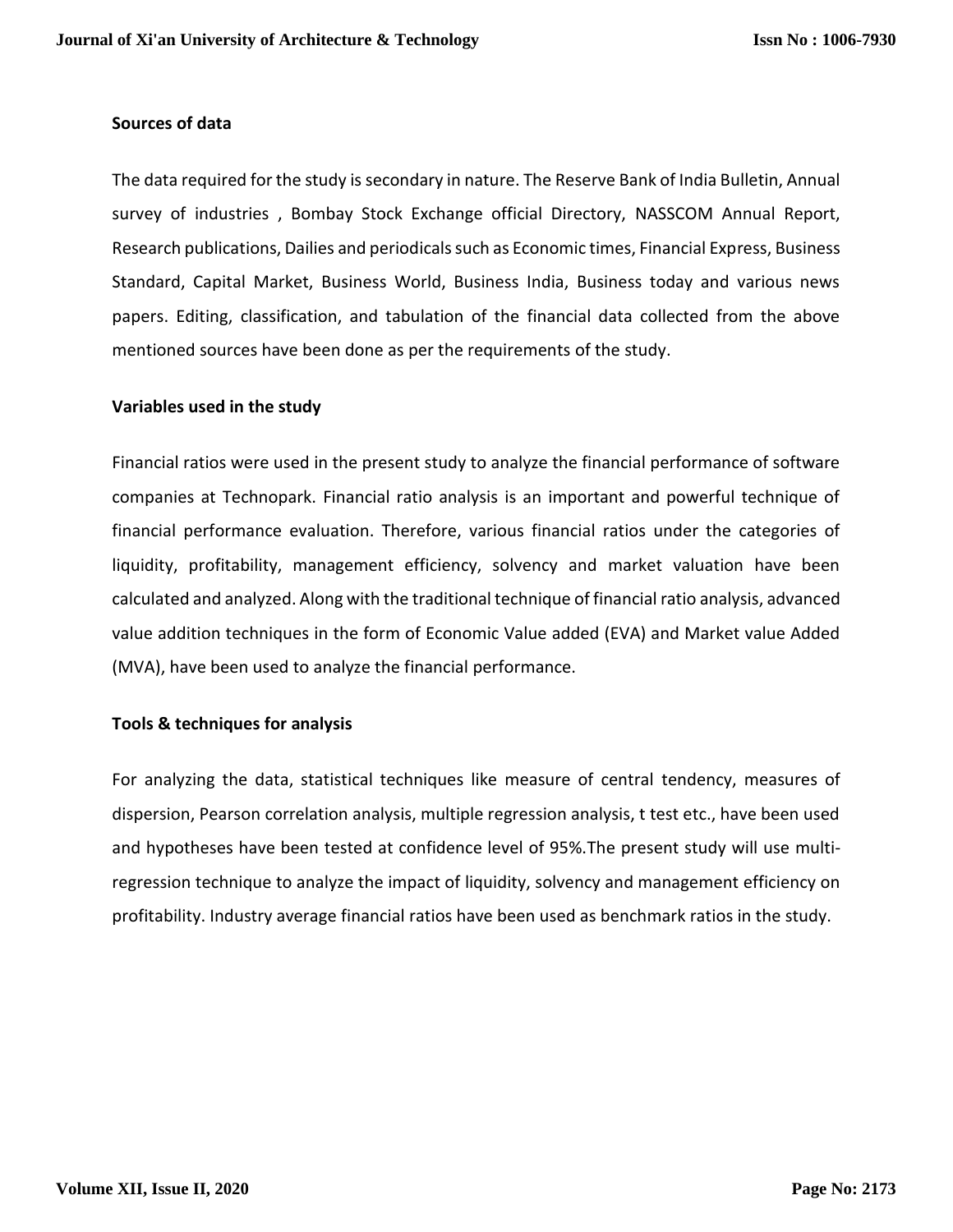## **Data Analysis**

## **Current ratio**

Analysis of current ratio show that the ratio ranges from 0.71:1 in small companies to 10.10:1 in medium companies, corresponding to ideal ratio of 2:1. Having high current ratios shows more investment in current assets, which ensure high cushioning on liquidity but profitability will be a challenge. The average investment in current asset is more in overall industry and employment of current liability is very low. High current ratio in medium companies is associated with high risk shown in the values of standard deviation.

## Debt Equity Ratio –

Usually debt equity ratio will not portray negative value, but in the present study due to negative networth of one small company (due to huge accumulated losses) the values are negative. Industry standard for debt equity is 2:1, analysis of 45 companies showed that majority of IT companies have only equity capital, they have not taken financial risk or leverage. Companies should learn to trade on equity so as to give more returns to shareholders.

## Reserves to Net-worth Ratio –

Analysis of portion of reserve in shareholders fund show a enormous amount of accumulated profits with companies. This is because most of the companies follow no dividend policy (shown in Dividend per share analysis). The payout ratio is very less compared to retention ratio. This will also result in increased book value shown in further part of the study

#### Debtors Turnover Ratio

Analysis of debtors turnover shows that the maximum cycles completed is 47.13 times in big companies and a minimum of 0.14 times in small companies. More times of turnover shows quick recovery of receivables and high efficiency and vice versa with low ratio. Big companies show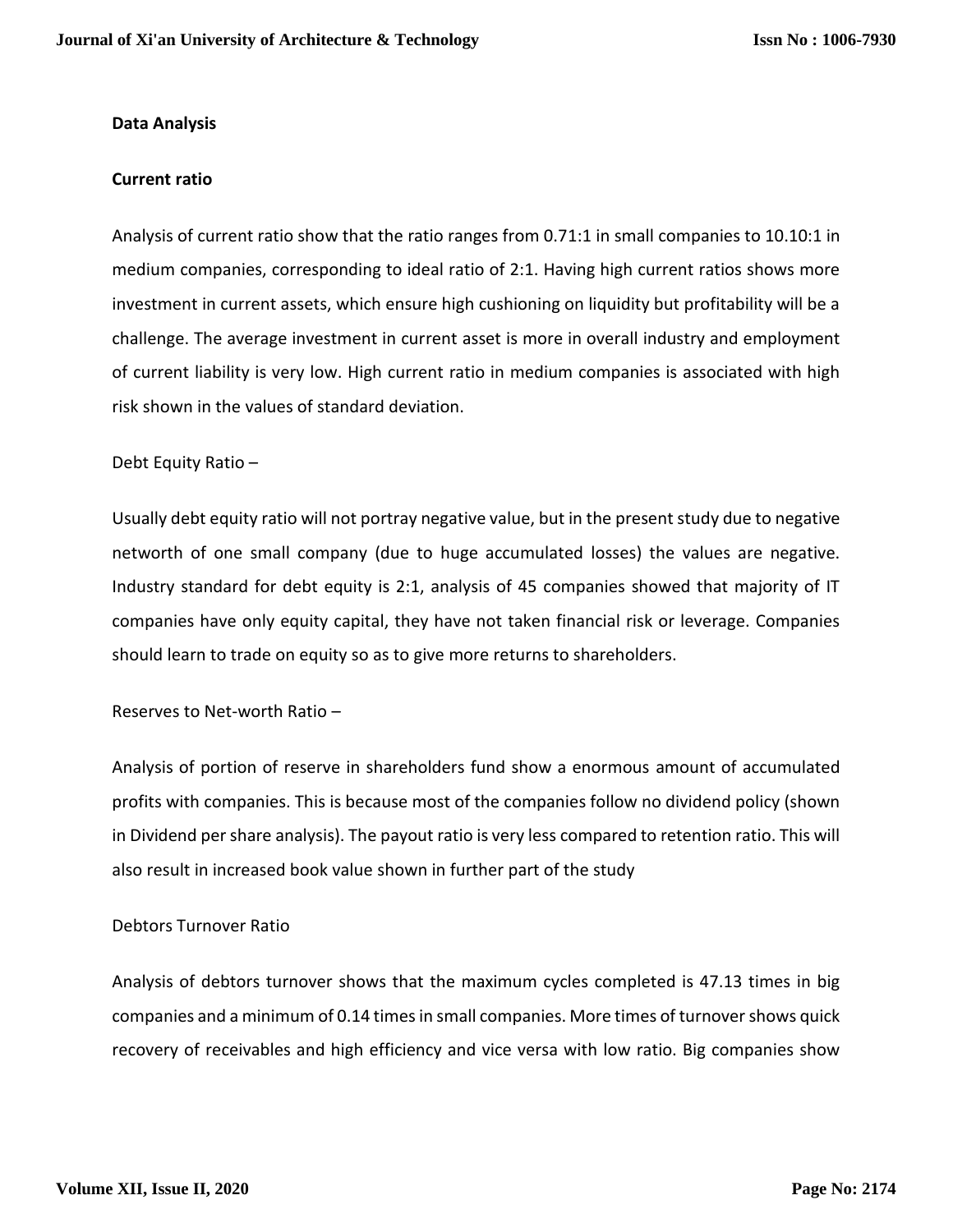high turnover but the variation within the group is high as shown in standard deviation and also is inconsistent as compared to the other two.

Fixed Assets Turnover Ratio

Analysis of fixed asset turnover ratio shows an attractive figure of 260.43 times in big companies with a minimum of 0.09 times. The vast difference is seen in all the three categories of companies, resulting in more inconsistency in asset turnover.

#### Gross Profit Ratio

Analysis of gross profit shows that it is as less as 2.65% and ranges upto 100% among the three groups. Big companies have more profit margin as the average value of big companies is more as compared to the other two. Risk is more in small as it has high standard deviation. From covariance values it is clear that big companies are more consistent and small companies are inconsistent with high value of 43.58%

#### Net Profit Ratio –

Analysis of net profit shows that the net profit ranges between losses of 742.31% in small companies to profit of 81.67% in medium companies. Medium companies are better in terms as profit making, less variation and more consistent. In small companies 5 out of 15 companies had incurred loss which is shown negative covariance, which indicates that, higher than average values of one variable tend to be paired with lower than average values of the other variable

#### Earnings per Share

EPS ranges between negative return of Rs. 20.70 in small companies to a positive return of Rs. 160.76 in big companies. Due to negative profits and ROI, negative covariance persists in EPS.

Findings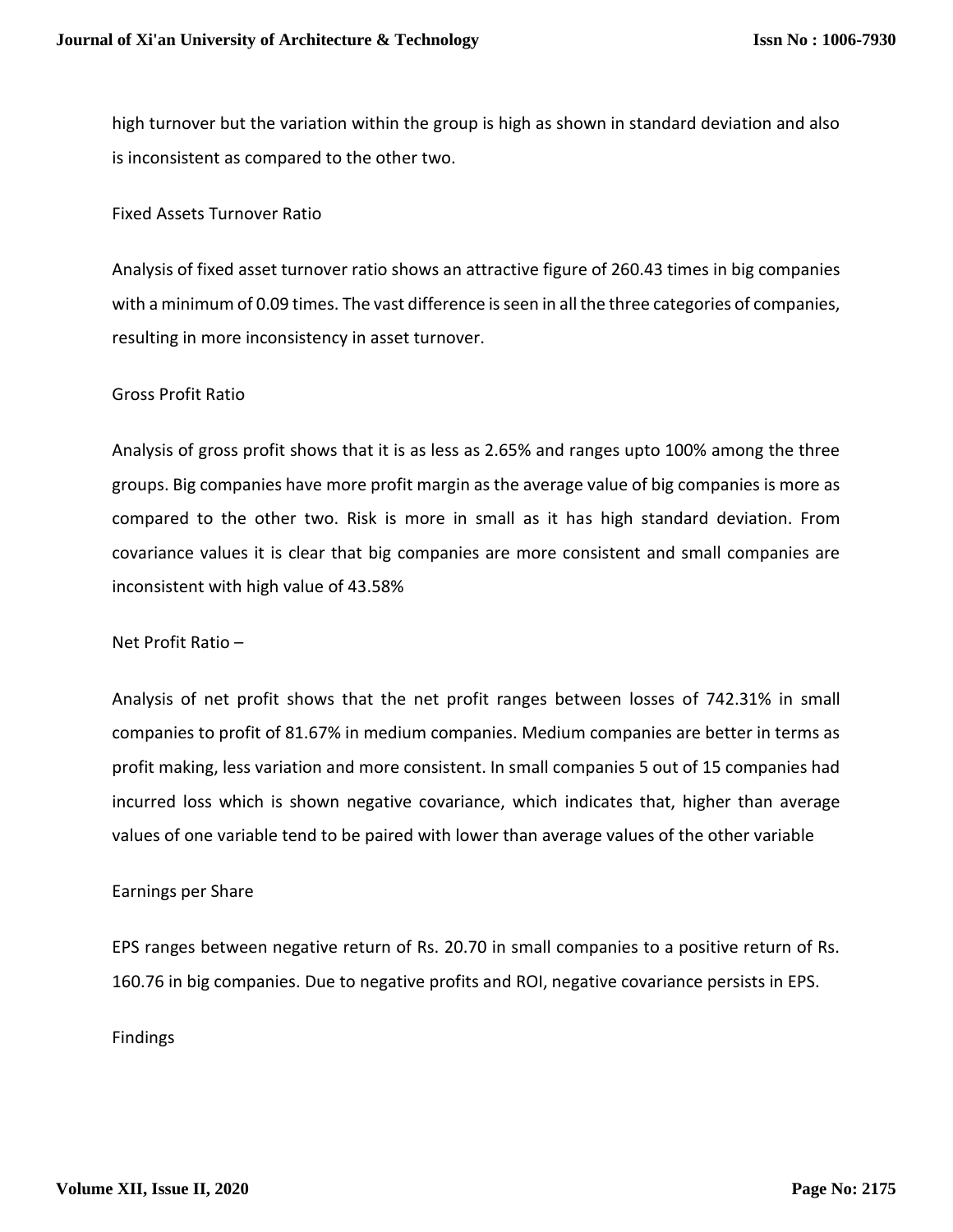The liquidity position of all the three categories is good with current ratio high and cash ratio little more than industry standard. Solvency position of all three categories is good with high value for investment which is shown in book value and reserves. Majority of the IT companies are not using debt. Debt equity ratio is much lesser than industry standard. Activity ratio is fine in debtors and fixed asset, but its low in capital turnover. Big companies have high activity ratios. The major component of cost in IT sector is employee cost the reason is, this is the sector mainly driven by human. Gross profit margin is high in all three categories, operating profit made by medium companies is high, with better average in big company and medium companies take lead in making net profit is both high value and average value. ROI, EPS and dividend paid by big companies is more in terms of high and average values. The risk and return relationship analysis shows big companies provide high return to moderate risk, medium companies have low risk and low return but small companies are more uncertain with high risk and moderate return. Through ranking it was found that big companies are better performers and medium companies are consistent performers

## **Conclusion**

Increasing competition, pressure on billing rates of traditional services and increasing commoditization of lower-end services are among the key reasons forcing the Indian software industry to make a fast move up in the software value chain. The new digital technologies like social media, mobility, analytics, and cloud computing (SMAC) has permanently changed the way Indian IT firms do business. The Indian government is emphasizing on better technology enabled delivery mechanisms for a multitude of government projects. Further, with the new digital India and start up Indian initiatives being launched, the domestic market for software services has a bright future ahead. Abundant supply across segments, mainly lower-end, such as ADM. Lower supply in higher-end areas like IT/Business Consulting, but competition is very tough. Competition is global in nature and stretches across boundaries and geographies. It is expected to intensify due to the attempted replication of the Indian off shoring model by MNC IT majors as well as small startups.